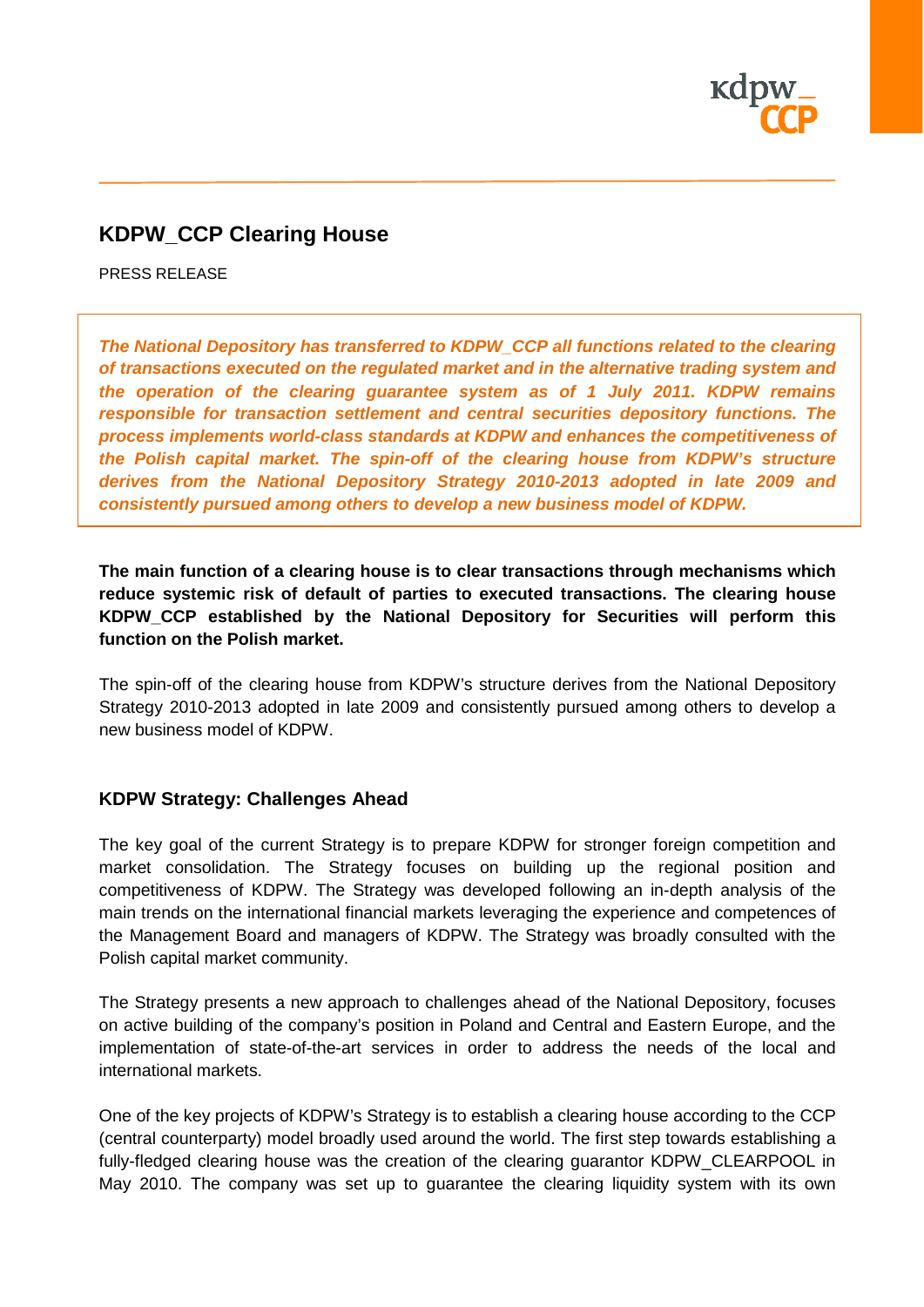capital. The step was welcomed by international and local investors and improved international ratings of the National Depository.

#### **Fig. 1. Milestones in the development of the CCP project**



*Source: KDPW study*

### **KDPW\_CCP: Main functions**

The functions of the KDPW\_CCP clearing house include:

- $\cdot$  to clear and quarantee the clearing of transactions
- $\cdot$  to manage clearing risk
- to administer collateral

The KDPW\_CCP clearing house will take over the clearing of cash and derivative transactions executed on the regulated market and in the alternative trading system as well as projects enabling the clearing of transactions other than executed in organised trading (e.g., OTC trades). KDPW\_CCP will clear transactions on the WSE Main List, NewConnect, Catalyst, BondSpot and POEE WSE Energy Market (via KDPW's Exchange Clearing House).

In addition, the KDPW\_CCP clearing house will manage clearing risk. The launch of its operation will be concurrent with the implementation of a new clearing guarantee system. The new model will be based mainly on individual collateral (margins) rather than pooled resources (clearing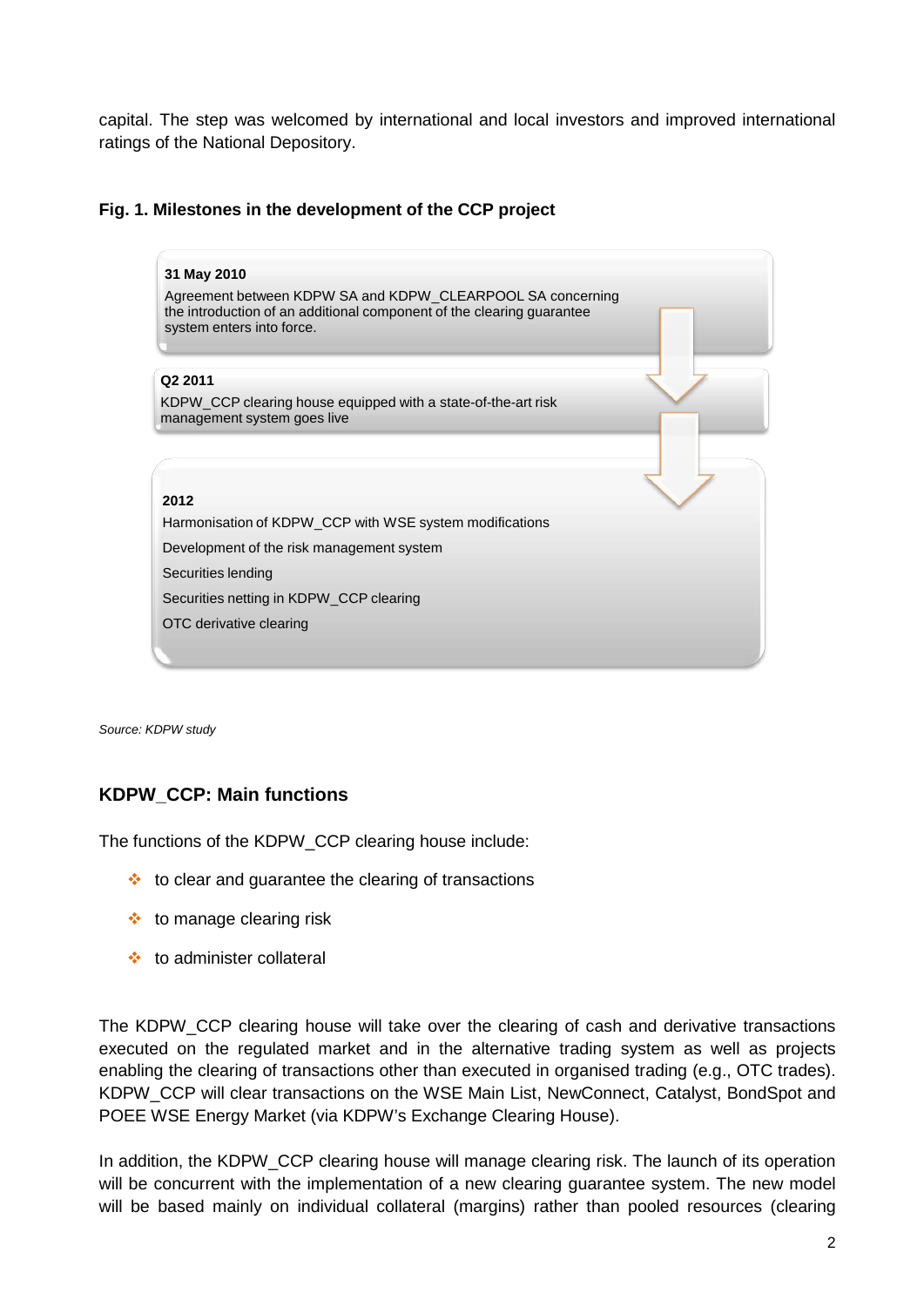fund). Moreover, a single risk management approach will be introduced for markets within a trading complex. The new system is based on solutions applied by other clearing guarantee institutions, in particular SPAN® methodology.

## **KDPW\_CCP: Benefits for the market**

The presence of a clearing house on the market provides many benefits both directly to market participants and to the financial market at large. The main benefits of the CCP clearing house established by KDPW include:

- reduced counterparty risk thanks to quarantees of transactions accepted by KDPW\_CCP for clearing
- more effective risk management
- $\cdot$  broader range of parties eligible as clearing members (including also foreign companies, which previously were not eligible)
- improved perception of the Polish capital market infrastructure by Polish and international financial institutions
- $\div$  greater interest in the Polish capital market
- development of clearing and settlement functionalities according to international standards
- ❖ co-operation with foreign CCPs and CSDs.

### **Novation and open offer**

The central counterparty (CCP) usually becomes a party to a transaction through one of two legal mechanisms: **novation or open offer**.

In **novation**, the original agreement executed by parties to the transaction on the market is **replaced by two agreements with the CCP**, whereby the CCP becomes a buyer to the seller and a seller to the buyer.

In **open offer**, the transaction agreement is executed by each party to the transaction (the buyer and the seller) with the central counterparty (CCP) **as soon as transaction details are matched on the trading platform**.

Polish legislation does not contain specific regulations on novation or open offer. KDPW\_CCP will apply **CCP guarantee liability**: a transaction agreement will indicate the technical counterparty while the CCP will be liable in case of counterparty default, i.e., non-payment of amounts due on the transaction settlement date. Introduction of legal mechanisms of novation and open offer to Polish legislation is crucial to the development of the Polish market.